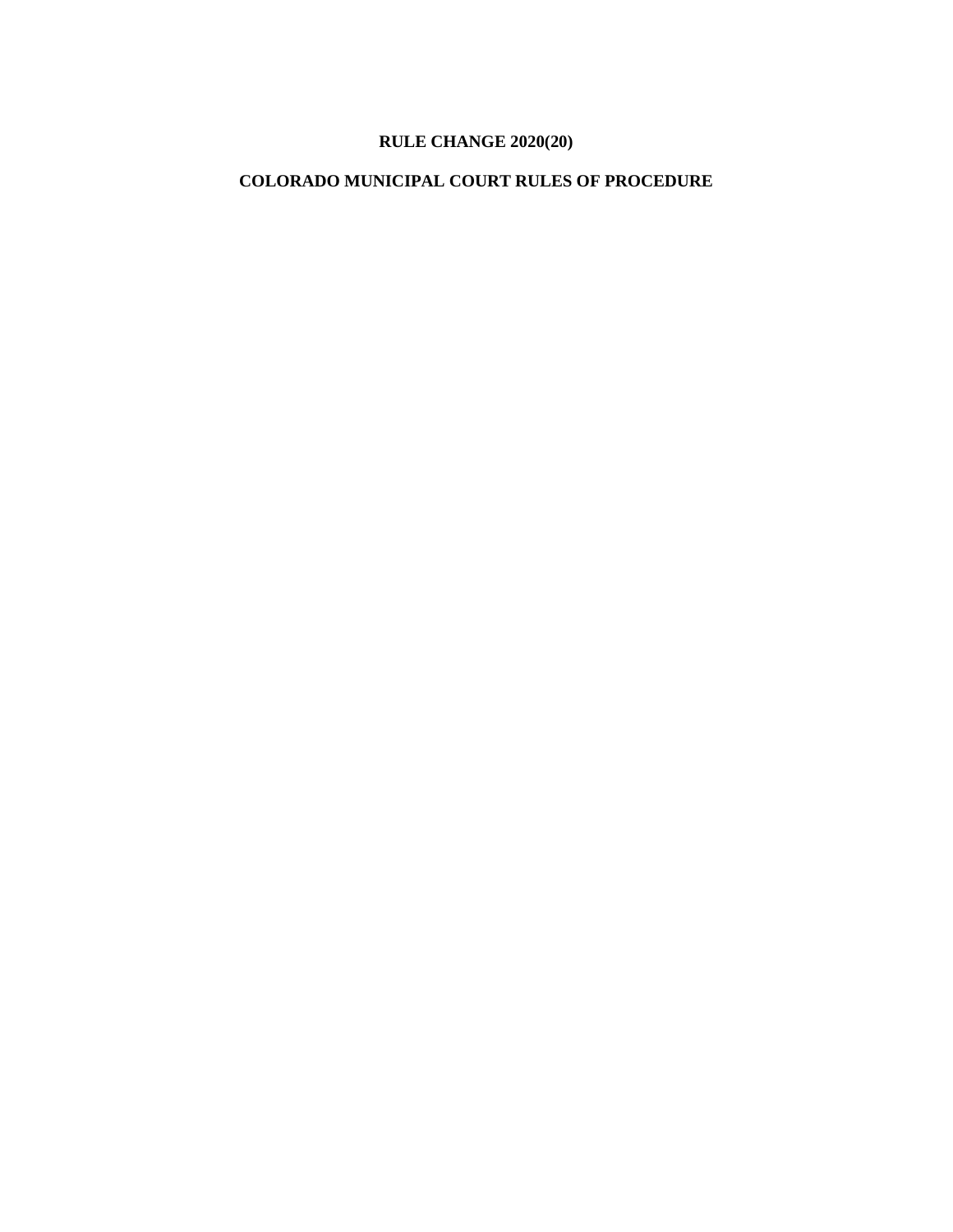### **Rule 224. Trial Jurors**

### **(a) [NO CHANGE]**

### **(b) Challenge to the Array.**

(1) No array or panel of any trial jury shall be quashed, nor shall any verdict in any case be set aside or averted, by reason of the fact that the court or jury commissioner has returned such jury or any of them in any informal or irregular manner, if in the opinion of the court the irregularity is unimportant and insufficient to vitiate the return of such jury. All issues of fact arising on any challenge to the array shall be tried by the court.

(2) At any time before trial, upon motion by a party or on its own motion, the court may declare a mistrial on the ground that a fair jury pool cannot be safely assembled due to a public health crisis.

**(c) – (h) [NO CHANGE]**

# **Rule 224. Trial Jurors**

#### **(a) [NO CHANGE]**

#### **(b) Challenge to the Array.**

(1) No array or panel of any trial jury shall be quashed, nor shall any verdict in any case be set aside or averted, by reason of the fact that the court or jury commissioner has returned such jury or any of them in any informal or irregular manner, if in the opinion of the court the irregularity is unimportant and insufficient to vitiate the return of such jury. All issues of fact arising on any challenge to the array shall be tried by the court.

(2) At any time before trial, upon motion by a party or on its own motion, the court may declare a mistrial on the ground that a fair jury pool cannot be safely assembled due to a public health crisis.

**(c) – (h) [NO CHANGE]**